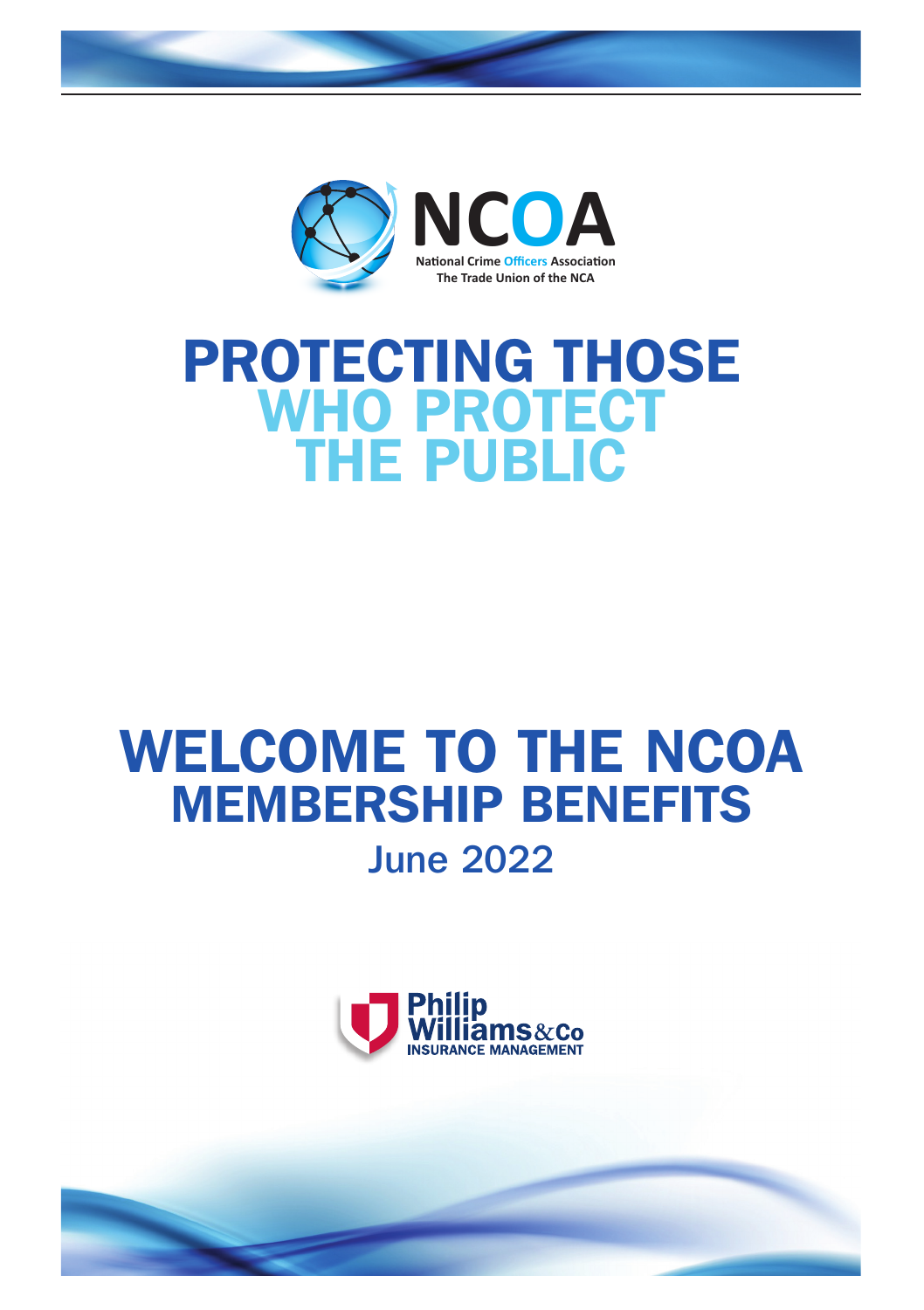## **Contents**

02 Standard and Associate Membership Package

03 UK and European Motor Breakdown

## 04 GP 24

- 05 Legal Expenses Insurance
- 06 Health Assured

07 Premium Package - NCOA Insurance Benefits Trust (Optional additional benefit)

## Standard Membership Package

- 24 hour access to fully trained representatives regarding workplace discipline, misconduct and grievance matters
- Legal assistance with regards to Contractual Employment Law
- Comprehensive Family Legal Expenses Insurance for on and off-duty incidents
- Personal Injury claims
- GP 24 offering unlimited 24/7 access to a practising UK-based GP from wherever you are in the world. Consultations are available 24/7 by phone or by video consultation. Includes cohabitating family.
- Member and Partner UK and European Motor Breakdown, including Roadside Assistance / Recovery and Home Assist
- £2000 death grant payable to any nominee
- Health Assured offering confidential counselling and mental health services

## Associate Membership Package

- Legal assistance with regards to Contractual Employment Law
- Comprehensive Family Legal Expenses Insurance
- Personal Injury claims
- GP 24 offering unlimited 24/7 access to a practising UK-based GP from wherever you are in the world. Consultations are available 24/7 by phone or by video consultation. Includes cohabitating family.
- Member and Partner UK and European Motor Breakdown, including Roadside Assistance / Recovery and Home Assist
- Health Assured offering confidential counselling and mental health services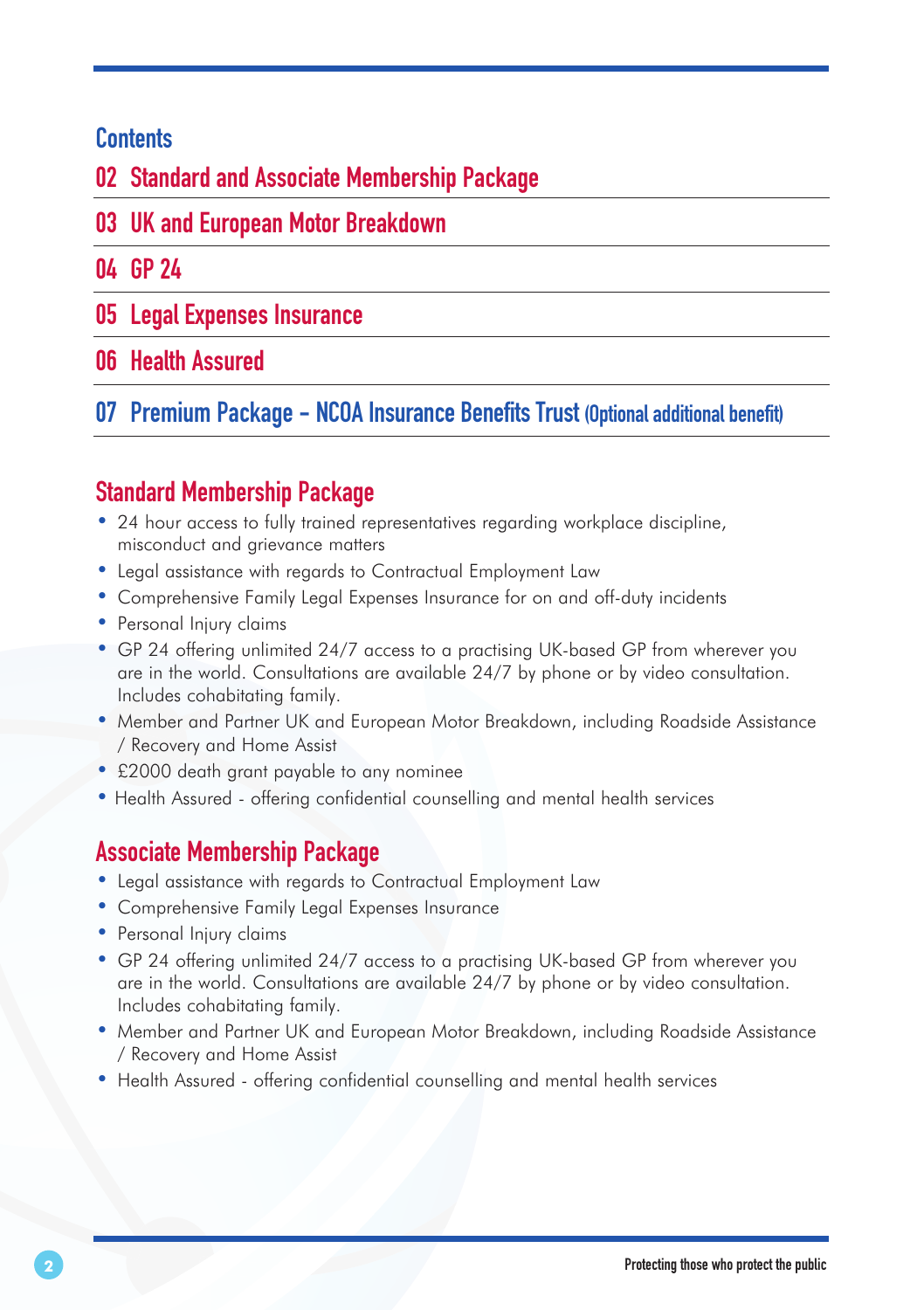## **UK and European Motor Breakdown**<br>• Roadside Assistance/Recovery

- 
- 
- Home Assist Keys
- Message Service Misfuel Assist
- 

### Covered Individuals

- Member
- Cohabiting Partner

#### Your Cover

If a Vehicle in which you or your cohabiting partner are travelling suffers a Breakdown due to a mechanical or electrical failure, flat tyre, lack of fuel, misfuel, Accident, theft, vandalism or fire, service will be provided. We will provide cover for any Breakdown in accordance with the policy wording.

#### How to make a claim

#### Call the 24 hour Control Centre on 01384 884 079

For assistance in mainland Europe please call  $+44$  1384 884 079

Please have the name of the covered member, your return telephone number, vehicle registration number and precise location available when requesting assistance.

#### Covered Vehicle

The UK registered car, motorcycle, campervan, motorhome, domestic vans, or car-derived vans all up to 3.5 tonnes, which a covered individual is travelling in/on at the time of the Breakdown including any towed caravan or trailer of a proprietary make which is fitted with a standard towing hitch and doesn't exceed 7 metres/23 feet (not including the length of the A-frame and hitch).

Any claim will be validated with the NCOA, with costs for claims from non-eligible persons being the responsibility of the claimant. Cover will apply during the period of insurance and within the territorial limits. There is no age limit to the vehicle for breakdowns occurring in the UK. A vehicle age limit of ten years applies outside the UK.

- Roadside Assistance/Recovery Caravans, Motorhomes & Trailers
	- Emergency Overnight Accommodation
		-
	-
	- Driver illness/injury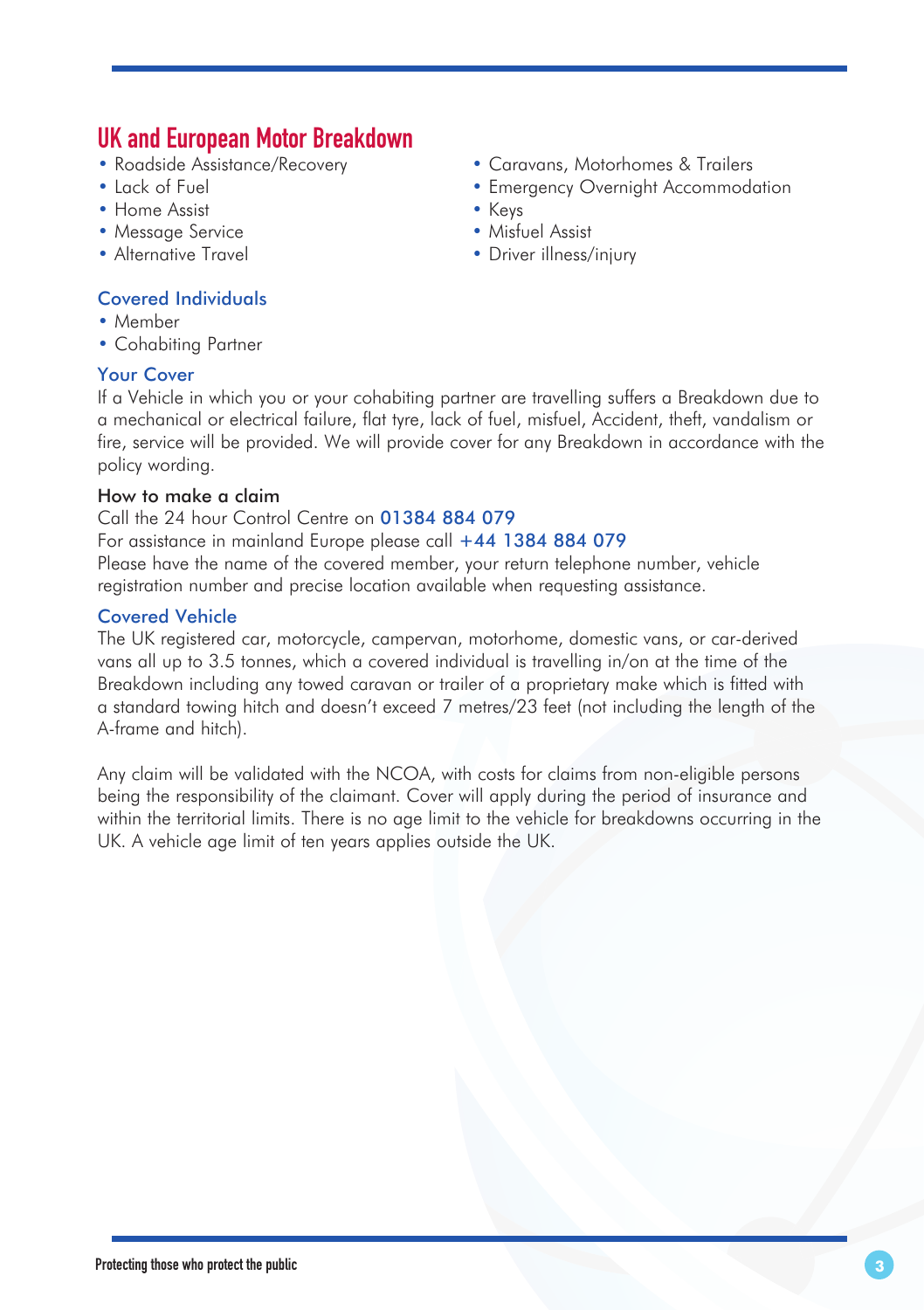## GP24

#### The GP24 service provides you with unlimited 24/7 access to a practising UK-based GP from wherever you are in the world. Consultations are available 24/7 by phone or by video consultation. Includes cohabitating family.

Our experienced GPs are able to provide diagnosis, advice, reassurance or a second opinion. Should the GP feel you would benefit from prescription medication they can arrange and electronically authorise private prescription medication, where the medication will be delivered to you at any UK based address the next working day or the prescription emailed direct to a nominated pharmacy. The cost of the drugs are chargeable at wholesale rates which will be told to you before they are issued. Where appropriate the GPs can issue private Open Referral\* letters and Private Fit Notes. Each consultation is secure and confidential and there is no limit to the number or length of consultations. Please note that some employers may not accept Private Fit Notes.

To book a GP consultation 24/7 please call:

## 0345 222 3736

or if overseas

+44 (0)161 468 3789

Or access services via the web app: http://philipwilliams.ap24.co or via QR Code

Services available in the web app:

- 24/7 GP telephone consultation service

- Video consultation service Open 7 days a week, GMT: Monday\*\* – Friday: 08:00 – 22:00 Saturday: 08:00 – 20:00 Sunday: 10:00 – 18:00 \*\*Excluding UK bank holidays

- Message Dr
- Request an appointment
- Health information
- Services near you
- Store your medical notes

How to save the web app:



#### **iOS Device**

In the Safari web browser navigate to the web app link above. Then click the icon shown left and select 'Add to Home Screen' and then 'Add'.



#### **Android Device**

In the web browser navigate to the web app link above. Then click the icon shown left and select 'Add to Home Screen'.

#### **Laptop/Desktop - PC**

Right click with the mouse to display the menu and select 'Create Shortcut'.

GP24 is provided to you by Health Hero. Specialists in 24/7 private GP services with over 20 years of experience. For more information on our prescribing and referral processes, including example medication and postage and packaging costs please visit www.healthhero.com/medication-and-delivery-charges/

Consultation Terms and Conditions www.healthhero.com/terms-and-conditions/

Privacy Policy www.healthhero.com/privacy-policy/

\*Open Private Referrals

Within your appointment, the GP will recommend the best course of treatment / action. Should they feel you would benefit from a specialist assessment or further treatment they can provide you with an open private referral letter. This referral is for Private Medical Care only and will not be accepted for services in the NHS. Referral letters can be posted or emailed directly to you.

Please note the private referral is not a claims authorisation and you will need to speak to your Private Medical Insurance company prior to receiving any treatment, unless you will be funding this yourself. If you do not have Private Medical Insurance, you will need to fund the consultation yourself. There is no cover under this Group Insurance Scheme to pay for Private Consultations.

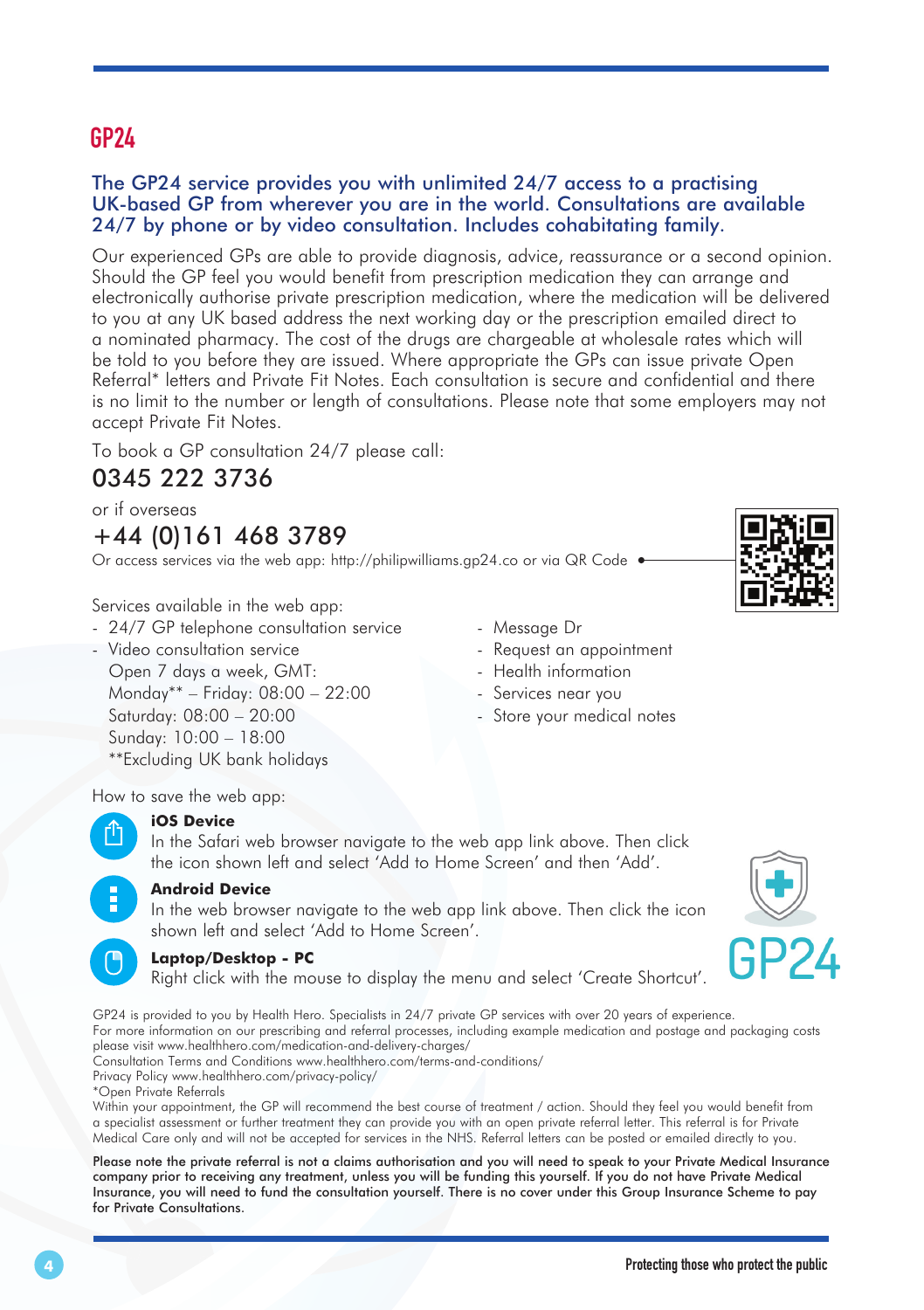## Legal Expenses Insurance - Included in your NCOA Membership

Some important facts about your Professional Fees policy are summarised below. This summary does not describe all the terms and conditions of the policy. References to the cover provided are contained within the full policy wording which is available upon request from the Federation Office, by visiting the Group Scheme section of our website www.philipwilliams.co.uk or, by scanning the QR code on page 8.

### Sections of cover

- MEMBER ONLY
- 1. Home Rights (£100,000)
- 2. Fund Trustee Defence (£100,000)
- 3. Representation at Public Enquiries
- (£100,000)
- 4. Independent Office for Police Conduct/ PIRC/PONI (£100,000)
- 5. Bankruptcy Assistance (£1,000)
- 6. Pension Medical Appeals/My CSP Appeal Board (£4,500)
- 7. Legal Opinion (Employment or Discipline £1,000)
- 8. Criminal Prosecution Defence (£185,000)
- 9. Employment (£100,000)

MEMBER & COHABITING PARTNER

- 10. Education (£100,000)
- 11. Probate (£100,000)
- MEMBER & COHABITING FAMILY
- 12. Personal Injury (£100,000)
- 13. Clinical Negligence (£100,000)
- 14. Consumer Protection (£100,000)
- 15. Taxation (£100,000)
- 16. Discrimination (£1,000)
- 17. Data Protection (£100,000)

18. Uninsured Loss Recovery & Motor Prosecution Defence (£100,000 but limited to £2,500 in providing representation Following the seizure of the vehicle as a result of incorrect Information being on the Motor Insurance Database and £10,000 for Motor Prosecution Defence claims) 19. Identity Theft

## Legal Document Service

Create your own legal documents to assist in a range of potential disputes or legal situations that you may encounter. https://police-MLB.legalim.co.uk Please use the access code **NCOA**

## Definition of Beneficiary/beneficiaries

Member - All eligible individuals who are members of the relevant Federation at the time at which the insured event occurs and who have paid the relevant subscription.

Partner - The member's cohabiting partner. This does not include any business partner or associates

Family - The member and: The member's cohabiting partner. This does not include any business partner or associates.

The member's children including stepchildren, adopted children, foster children and grandchildren normally resident with the member.

The parents and grandparents of the member and the member's cohabiting partner, normally resident with the member.

## **Helplines**

| Legal Advice Helpline 01384 887 577 |               |  |
|-------------------------------------|---------------|--|
| Criminal Matters                    | 01384 885733  |  |
| <b>ID Theft Helpline</b>            | 01384 397 757 |  |
| Debt Advice Helpline 01384 884 085  |               |  |

Arranged by Legal Insurance Management Ltd.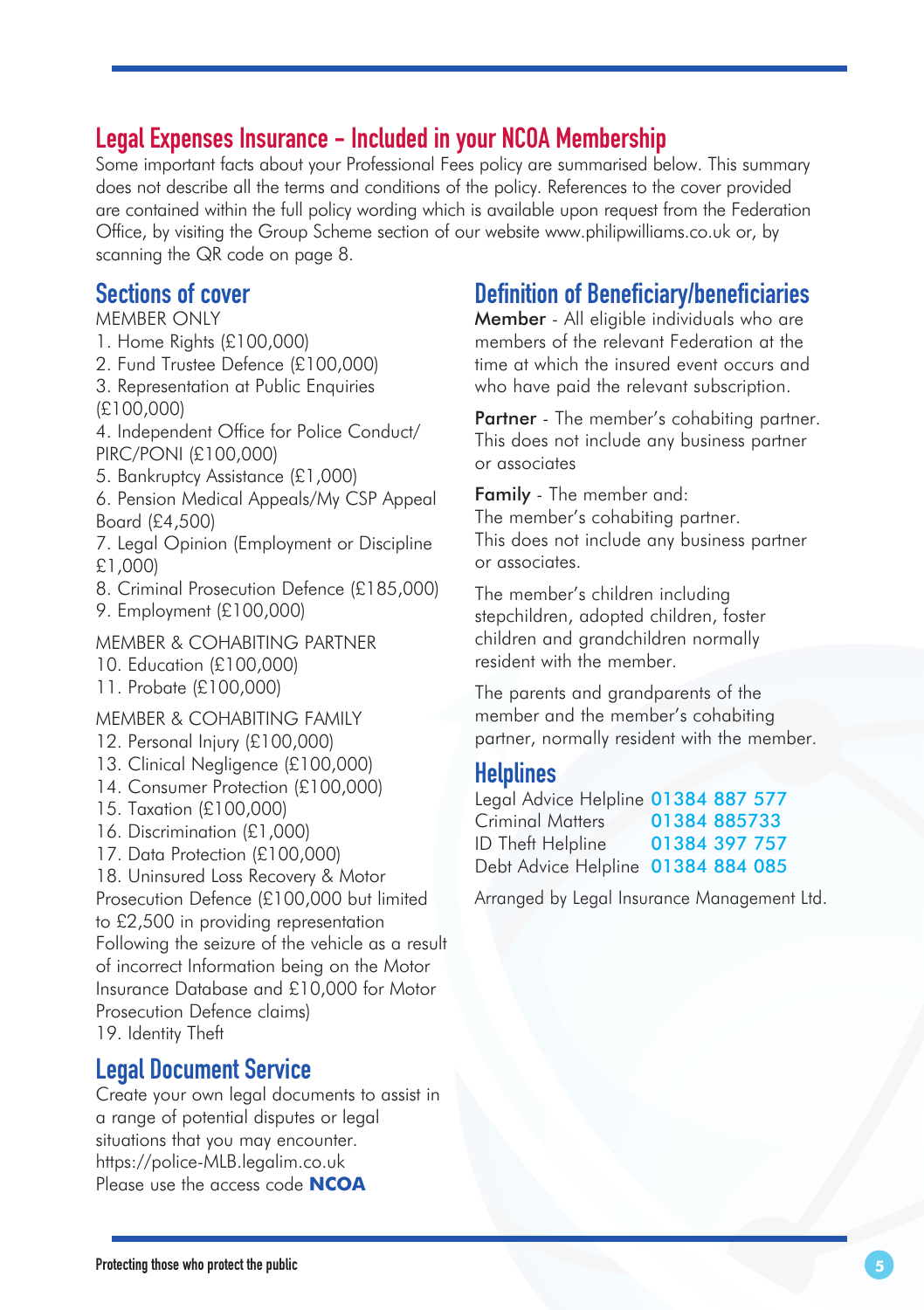## Health Assured

#### **Covered Individuals**

Member, cohabiting partner and any number of dependant children *(aged over 16 years)* residing in the family home.

#### **Mental Health and Bereavement**

Your call will be handled by a qualified counsellor, who will offer confidential support and information in a friendly, non-judgemental manner.

- 24/7/365 counselling and information telephone service
- In the moment emotional support
- If clinically appropriate, access to structured telephone, online or face to face counselling

- Access to further wellbeing resources via an online health portal and the My Healthy Advantage app Reasons to call the service, but not limited to: - Financial wellbeing

- Stress and anxiety
- Family Issues
- Relationship advice
- Alcohol and drug issues
- 

#### **Medical information**

The medical information line is available Monday-Friday 9am to 5pm and is available for you to discuss medical concerns such as:

- Paediatrics feeding problems, crying, teething, nappy rash, congenital disorders etc
- Typical childhood illnesses such as measles, chickenpox, meningitis, tonsillitis, and also allergies
- Adolescent related issues such as, drugs and alcohol, anorexia, bulimia, glandular fever and dyslexia
- Information and guidance on a range of professional welfare organisations and societies
- First aid advice
- Elderly/dependant life stage care
- Suitability of treatment and alternative therapies
- Common/routine medical conditions - Orthopaedics
- Assistance with planning care for the elderly - Suitability of medicines by age/condition
- Prevention of injuries

## **TO CONTACT HEALTH ASSURED PLEASE CALL 0800 917 6470**

#### **Digital support**

Health Assured believes that you should benefit from their services in the most convenient way to you. That's why, as well as their phone-based counselling and legal guidance they've developed an online portal and smartphone app accessible whenever you like, wherever you might be.

#### **Online health & wellbeing portal**

Their online portal features a comprehensive library of wellbeing information, which you can access easily via any web browser on your computer, smartphone or tablet. Access interactive health assessments, lifestyle advice, coaching tools, and more:

- Life Support: legal & financial information, assessments, and family/relationship resources.
- Work Life: guidance on achieving a good work-life balance, progressing in your career and asserting your rights.
- Physical Health: information and articles on keeping yourself fit and active, losing weight and maintaining good exercise habits.
- Emotional Health: articles on maintaining good mental health, lowering stress and recognising symptoms of ill-health.

You'll also find a host of resources including webinars, well-being videos, four-week programmes, interactive health checks and links to trusted sources. All available whenever you need it.

#### Username: **wellbeing** Password: **GrowWallLake1**

**My Healthy Advantage smartphone app.**

My Healthy Advantage offers a variety of bespoke wellbeing features. Within the app, users will have access to a library of learning materials personalised to their preferences, including: **Interactive weekly mood tracker**: You will receive weekly prompts to track your mood in relation to emotional, physical and financial wellbeing. In tracking trends from the last five weeks, you will be able to reflect on—and spot areas for improvement in—your wellbeing.

**Four week health plans**: The app will support you in your health goals, whether that be quitting smoking, losing weight or coping with pressure. Reflect on your progress and input diary entries at the end of each week.

**Mini health checks**: Covering topics such as height & weight, sleep and mental health, our health checks support you to assess key areas of wellbeing and offer helpful tips.

**Support**: Contact Health Assured confidentially via phone, callback request, email or manned live chat within the app. If requesting contact, you have the option to choose how you would like to be reached.

Please use code **MHA173846** for the My Healthy Advantage App.

- Bereavement

- Retirement
- 
- Domestic abuse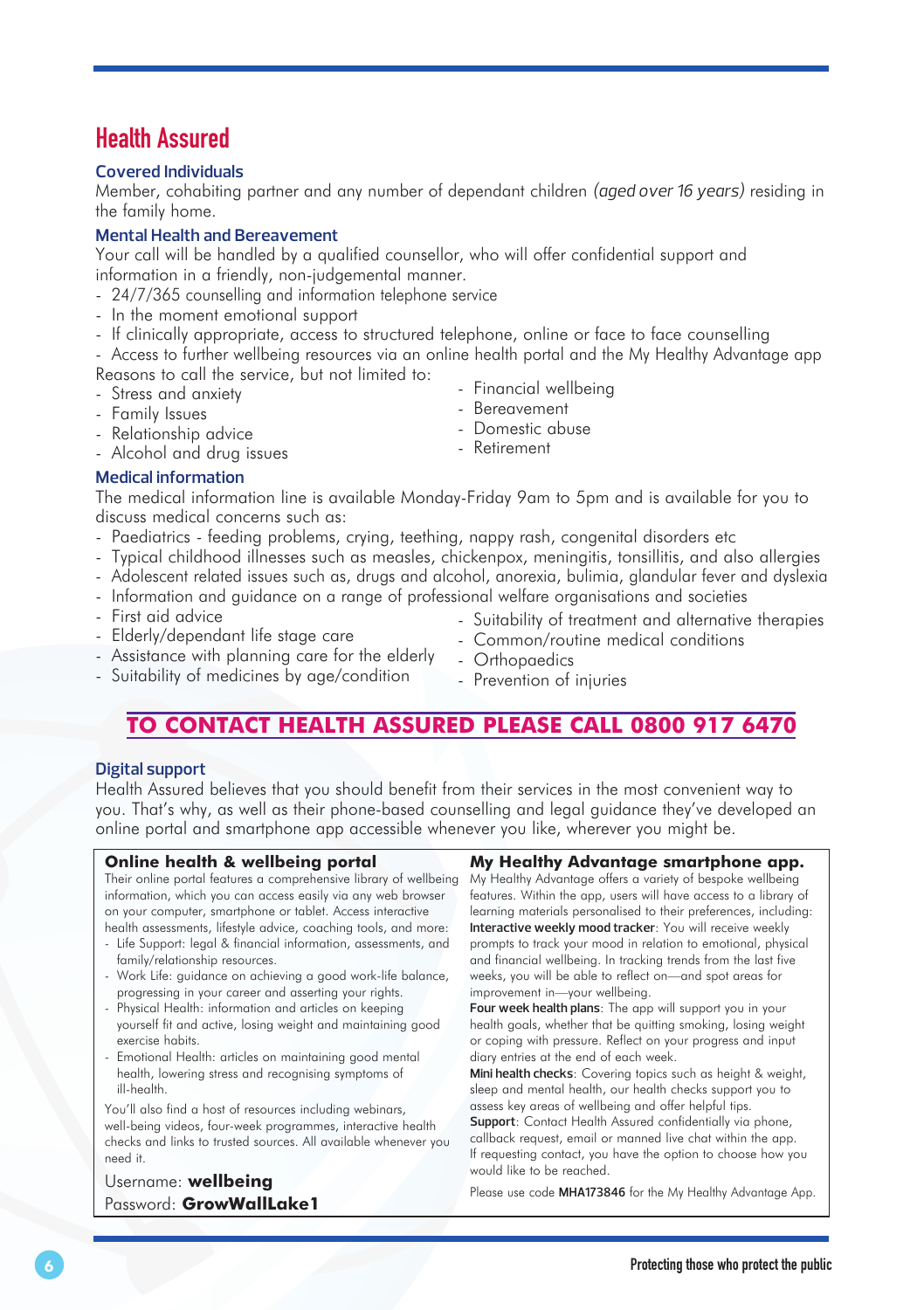## Premium Package - NCOA Insurance Benefits Trust (Optional additional benefit)

In addition to the benefits afforded by the Standard Package, members can select upon payment of an additional subscription the below comprehensive package of insurance benefits.

#### Application forms are available at www.ncoa.org.uk.

### SCHEME BENEFITS WITH EFFECT FROM 1 JUNE 2021

#### Serving Member to age 65 Benefits

 $\frac{1}{2}$  life Insurance Terminal Prognosis Advance on Life Insurance\* 20% of sum insured Permanent Total Disablement (due to accident) £100,000 Accidental Loss of Use Benefit **EXACCO EXACCO EXACCO EXACCO EXACCO EXACCO EXACCO EXACCO EXACCO EXACCO EXACCO EXACCO EXACCO EXACCO EXACCO EXACCO EXACCO EXACCO EXACCO EXACCO EXACCO EXACCO EXACCO EXACCO EXACCO EXACCO EXACCO E** Critical Illness **E12,500** Child Critical Illness £2,500 Child Death Grant **EXACTS EXACTS EXACTS EXACTS** Hospitalisation Benefit up to five nights Accident/incident/emergency admission **£50** per night Planned admission after first three nights **E50** per night Sick Pay Benefit Half Pay up to 26 weeks 20% scale pay No Pay up to 26 weeks 60% scale pay Worldwide Travel Policy **Family** Family Mobile Phone Insurance Member & Partner Dental Injury and Emergency Member & Partner Home Emergency Assistance **Included** Included **CALENDAR MONTHLY SUBSCRIPTION £31.95**

## COHABITING PARTNER TO AGE 65 OF MEMBER

Life Insurance **EXECUTE:**  $\frac{50,000}{50}$ Terminal Prognosis Advance on Life Insurance\* 20% of sum insured Critical Illness **EX**, 500

**CALENDAR MONTHLY SUBSCRIPTION £10.95**

\*Terminal Prognosis Advance only available for members aged 63 and under. The price includes an additional contribution to the Insurance Trusts to pay for administration of the scheme and other member benefits as determined by the Scheme Trustees.